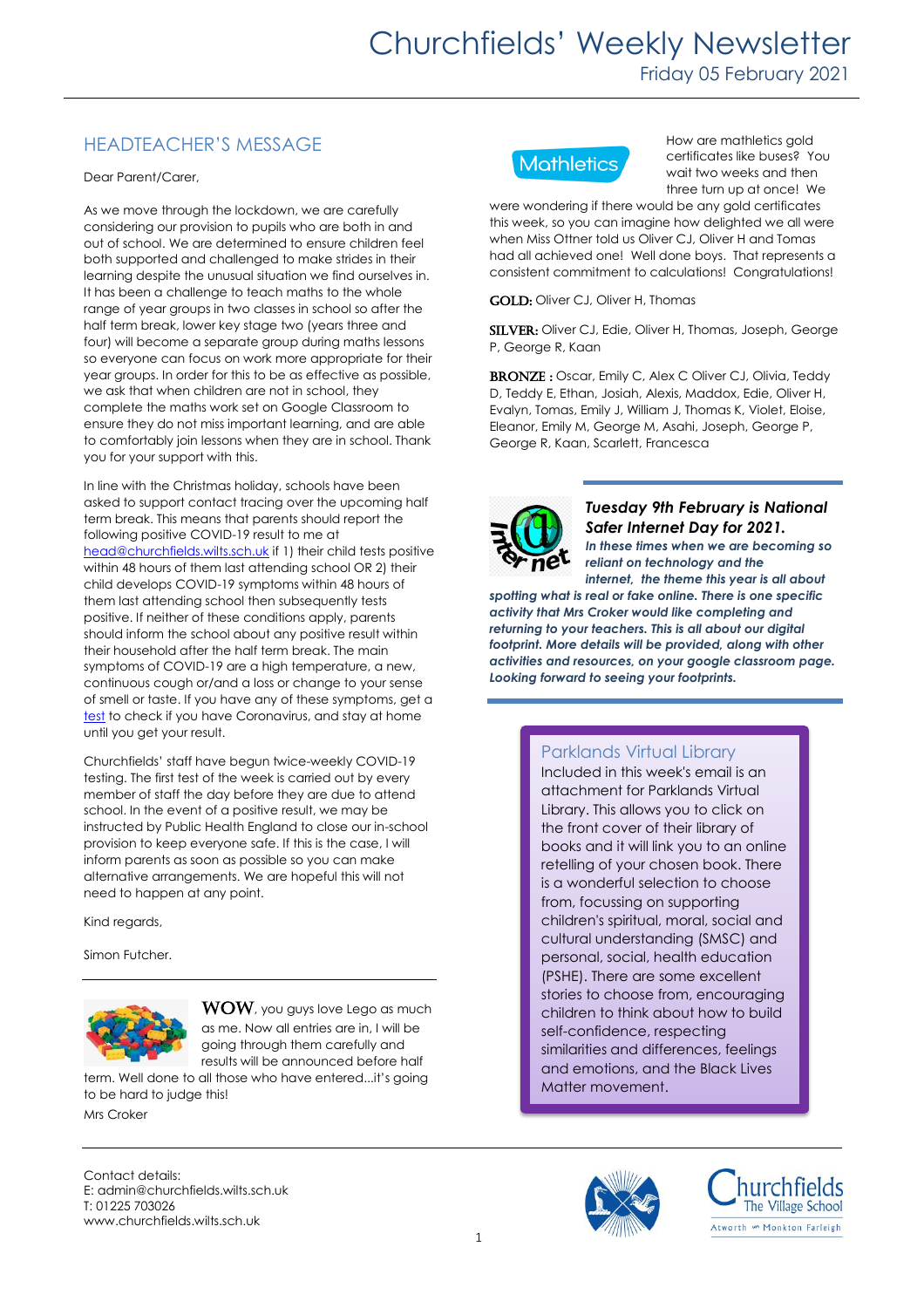## Churchfields' Weekly Newsletter Friday 05 February 2021



We have all been so impressed with how hard the children have been working in their virtual classrooms, and technology is wonderful, but we also appreciate that sometimes it's good to have a break. So we're suggesting that for one day next week we have a whole day without screens. You can choose which day of the week suits you best. We've got lots of suggestions for ideas which are suitable for all different age groups around the theme of the beginnings of Spring and new hope. Teachers will share this in the virtual classroom as well and further resources can be found [here](https://churchfields.wilts.sch.uk/school-closure-resources/screen-free-day-resources/) on the school website. We hope that you enjoy it and feel refreshed from your screen break.

#### **News from around the School**.



#### **Blast off!**

The children in school have been busy with Miss Connelly and Mrs Cass on Thursdays over the last few weeks making these incredible rockets! We started by learning the different names for parts of a space shuttle and then used this new vocabulary to design and build models. Mrs Cass

and I were both very impressed with how well the children worked in their teams, suggesting features, flags and unique elements for their designs and listening and working so well together. Their final creations are really inspiring! Well done Thursday team!

Contact details: E: admin@churchfields.wilts.sch.uk T: 01225 703026 www.churchfields.wilts.sch.uk

This week the Kestrel classroom has been overtaken by aliens! Drawn, sewn, sculpted, and crafted - creativity has been to the fore. A report has been written to explain their background and special features, thinking about how they have adapted to their environment.





















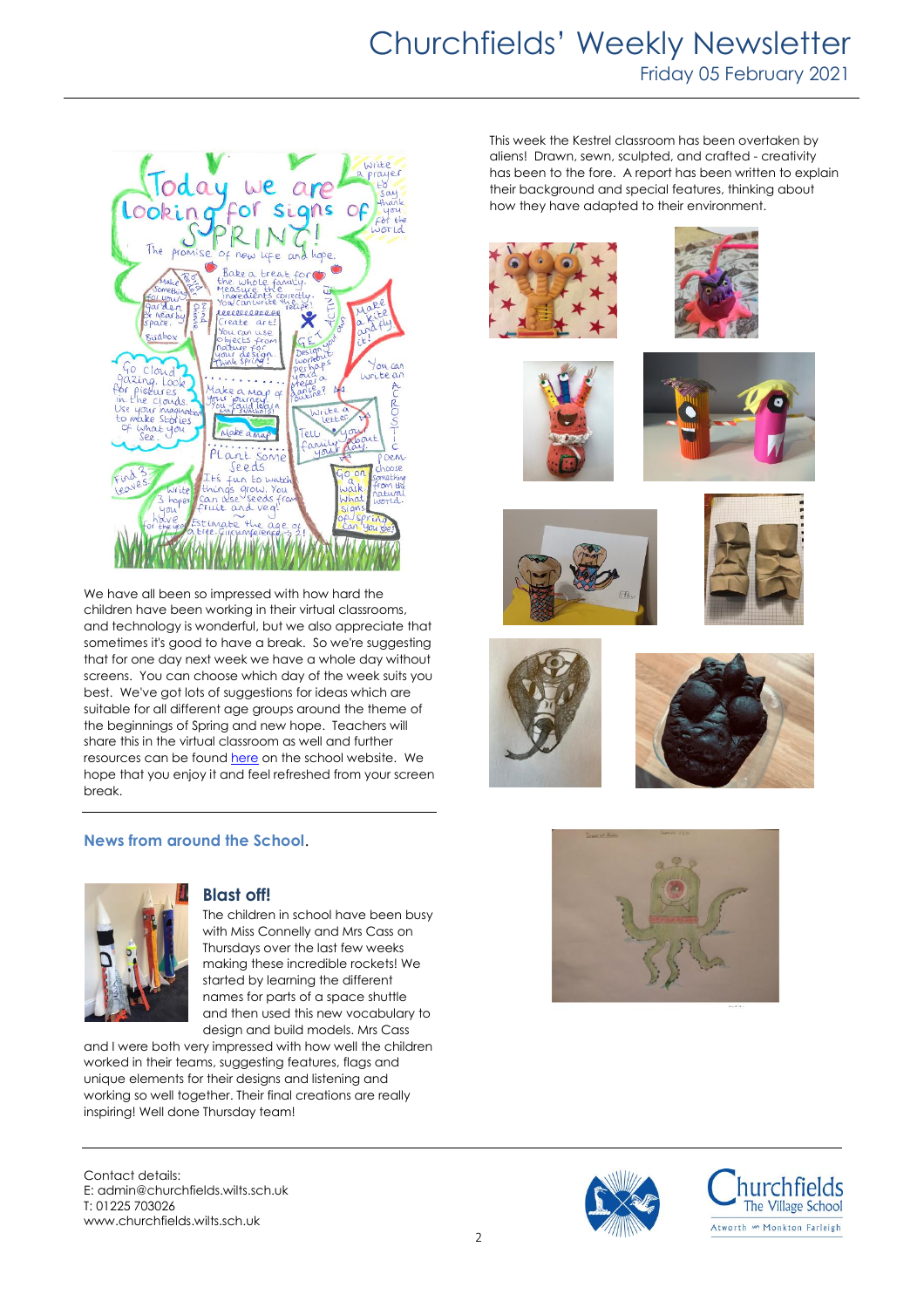# Churchfields' Weekly Newsletter Friday 05 February 2021

#### **NIGHTINGALES**

Well week five – fantastic five! Great learning keeps rolling in from home and school from Nightingale pupils. We have had good fun in our Google Meets – it's been great to catch up and play our games and quizzes together. Nightingales have produced some especially wonderful artwork, poems and rhymes over the past two weeks. We've looked at alliteration, raps and metaphors– here is just a small selection of their learning:



Five ways to look at the Sun.

The sun is a golden coin Glittering in the light The sun is a bright light bulb Lighting up the through a dark secret passage The sun is a perfect round orange Rolling into the darkness The sun is a cool emoji smiling happily The sun is a blazing candle wick Flickering in the night sky

#### Freddie





Contact details: E: admin@churchfields.wilts.sch.uk T: 01225 703026 www.churchfields.wilts.sch.uk

PH SPORTS will be running a "Virtual Camp Week" throughout the February Holidays to support parents and will be completely **FREE**! They will be hosting three live sessions every day, with a variety of sports, arts & crafts, and dance available to engage with.

Parents need to register for the events PH Sports will be sharing the sign-up links to all parents who have attended before via email and on their social media platforms. If you haven't reaistered before and would like to sign up, the links for our social platforms are on the right.

**Facebook – <https://www.facebook.com/PHCampsUK/>**

**Twitter – [https://twitter.com/ph\\_camps](https://twitter.com/ph_camps)**

**Instagram – [https://www.instagram.com/ph\\_camps/](https://www.instagram.com/ph_camps/)**



#### Rubbish Tip Alien

I am a rubbish alien My name is Betty Bay I run around like crazy every single day! HEY!

I am a rubbish alien My eyes are jam jar lids My mouth is an old glasses case My ears are headphones for kids

I am a rubbish alien I come from planet Lop Bot I love to look for rubbish My arms are chimney pots

Livinia